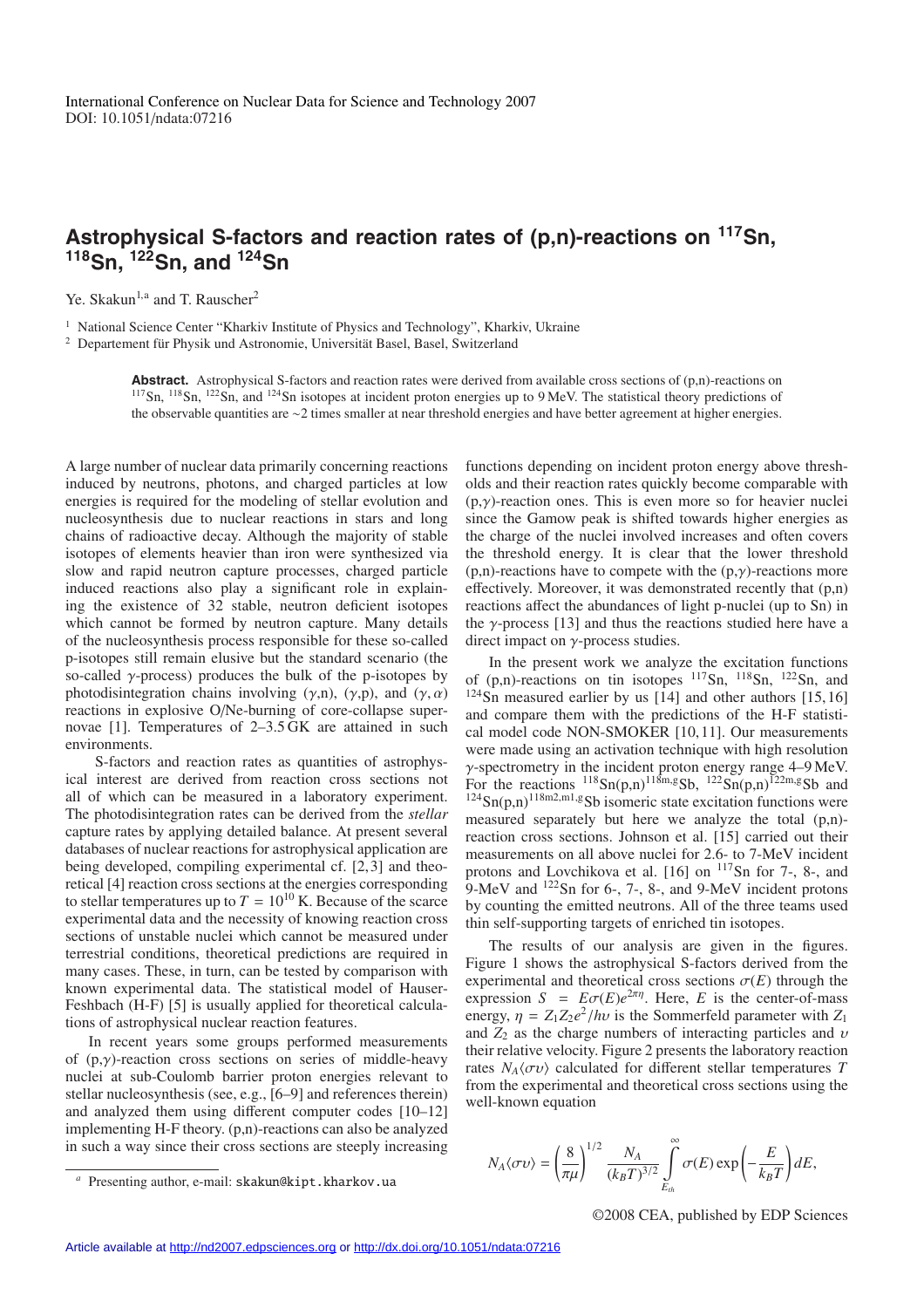



**Fig. 1.** Astrophysical S-factors of the reactions  $^{117}Sn(p,n)^{117}Sb(a)$ , <sup>118</sup>Sn(p,n)<sup>118</sup>Sb (*b*), <sup>122</sup>Sn(p,n)<sup>122</sup>Sb (*c*), and <sup>124</sup>Sn(p,n)<sup>124</sup>Sb (*d*).

**Fig. 2.** Reaction rates of  $^{117}Sn(p,n)^{117}Sb$  (*a*),  $^{118}Sn(p,n)^{118}Sb$  (*b*),  $^{122}$ Sn(p,n)<sup>122</sup>Sb (*c*), and <sup>124</sup>Sn(p,n)<sup>124</sup>Sb (*d*).